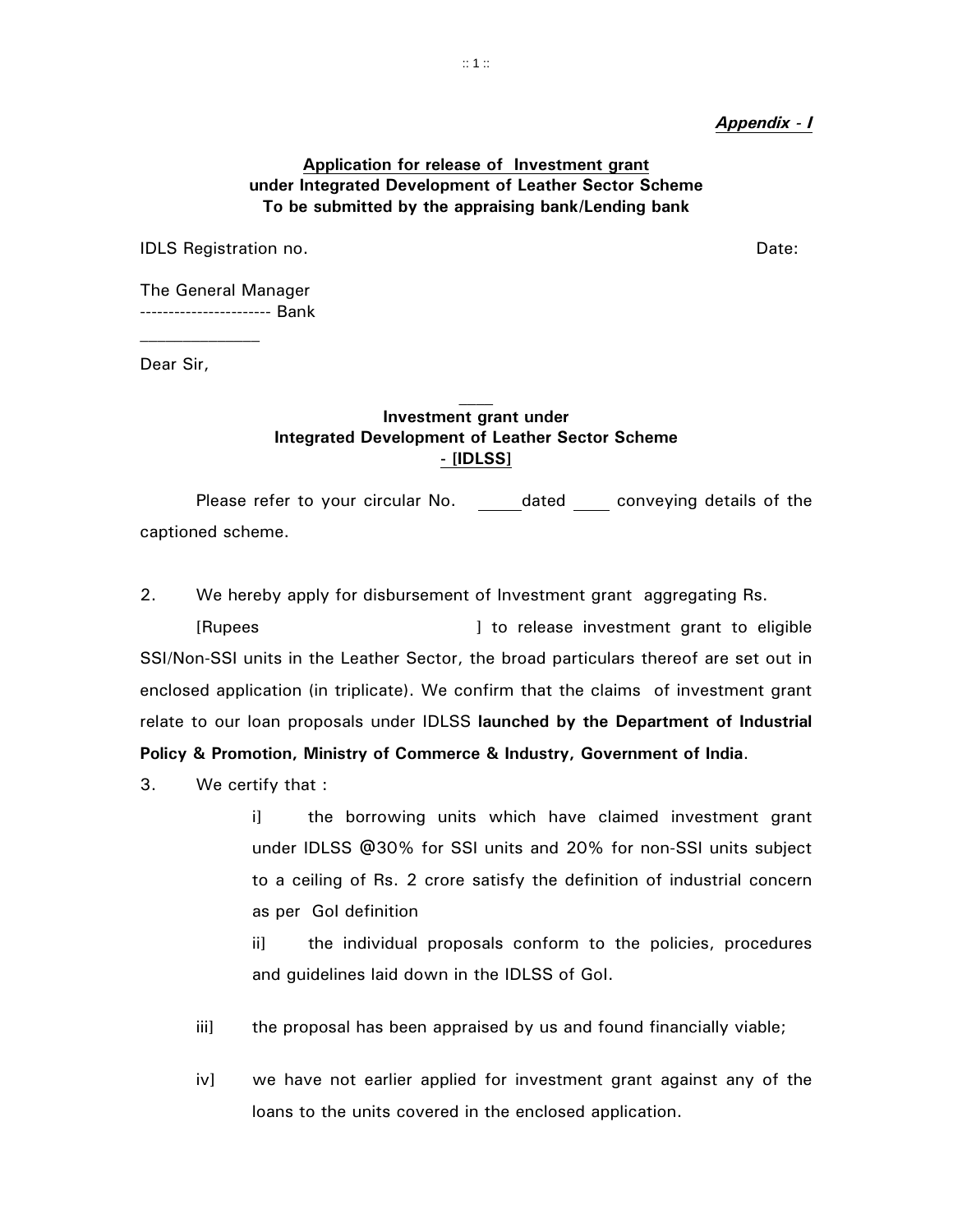- iv] **we have obtained consent letters** from the individual units to the effect that they have no objection to our furnishing to the nodal bank, as nodal bank/FDDI-PIU for IDLSS and DIPP,GoI, all such information as the nodal bank/ FDDI-PIU/ GoI may require from time to time and also for inspection of the units by the nodal bank/FDDI-PIU / GoI during the currency of assistance under IDLSS.
- v] The nodal bank shall have the right to inspect our books and the loan accounts covered under this application and/or call for copies of relative memoranda/sanction notes/any other information.

5. **We undertake to obtain the certificate of completion of modernisation programme in the format to be prescribed by the Steering Committee under IDLS.** 

6. We agree that, if on inspection of the assisted accounts in our books, the nodal bank/FDDI-PIU comes to the conclusion that any of the accounts do not conform to the guidelines laid down by GoI under IDLSS from time to time, the nodal bank/FDDI-PIU will have the right to recall the investment grant released under IDLSS, in respect of the unit.

 **For and on behalf of Example 20**  $\sim$  2008  $\sim$  2008  $\sim$  2008  $\sim$  2008  $\sim$  2008  $\sim$  2008  $\sim$  2008  $\sim$ 

Encl.: **Appendix I a**

**Signature of Authorised Official** applying for investment grant under the IDLSS

Designation

Date :

Place :